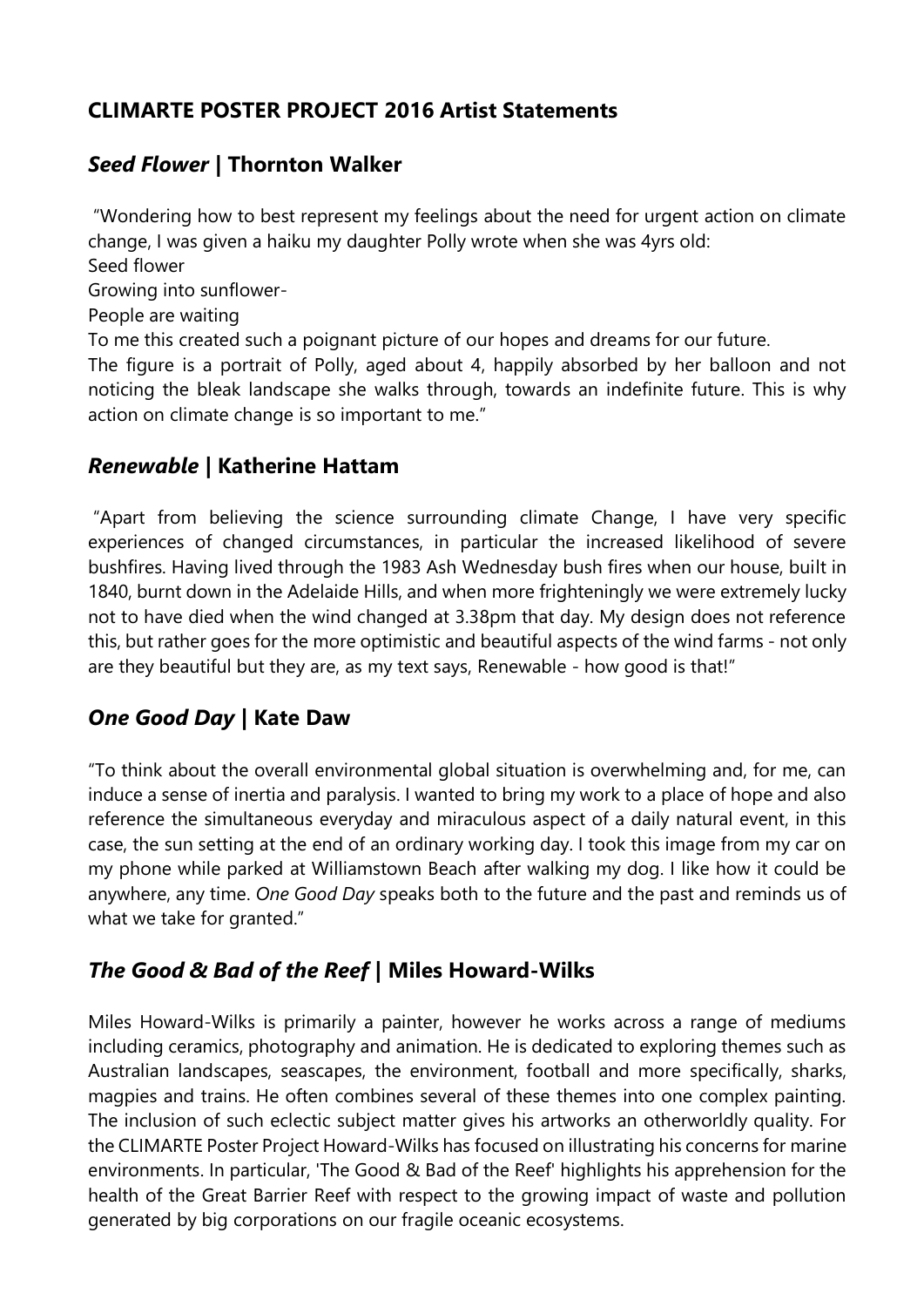# *Great Barrier Reef* **| Jon Campbell**

"The Great Barrier Reef holds a particular place in the psyche of this country and seemed a good choice of subject to try and engage the public to think about the damage of climate change, given it is bleaching at an alarming rate.

I've kept the text simple and direct so that it can be read from a distance, though you do have to spend a little more time reading it to work it out fully. The letters are fading/disappearing, highlighting loss. It has a dot screen fade, hopefully making the poster visually engaging up close as well."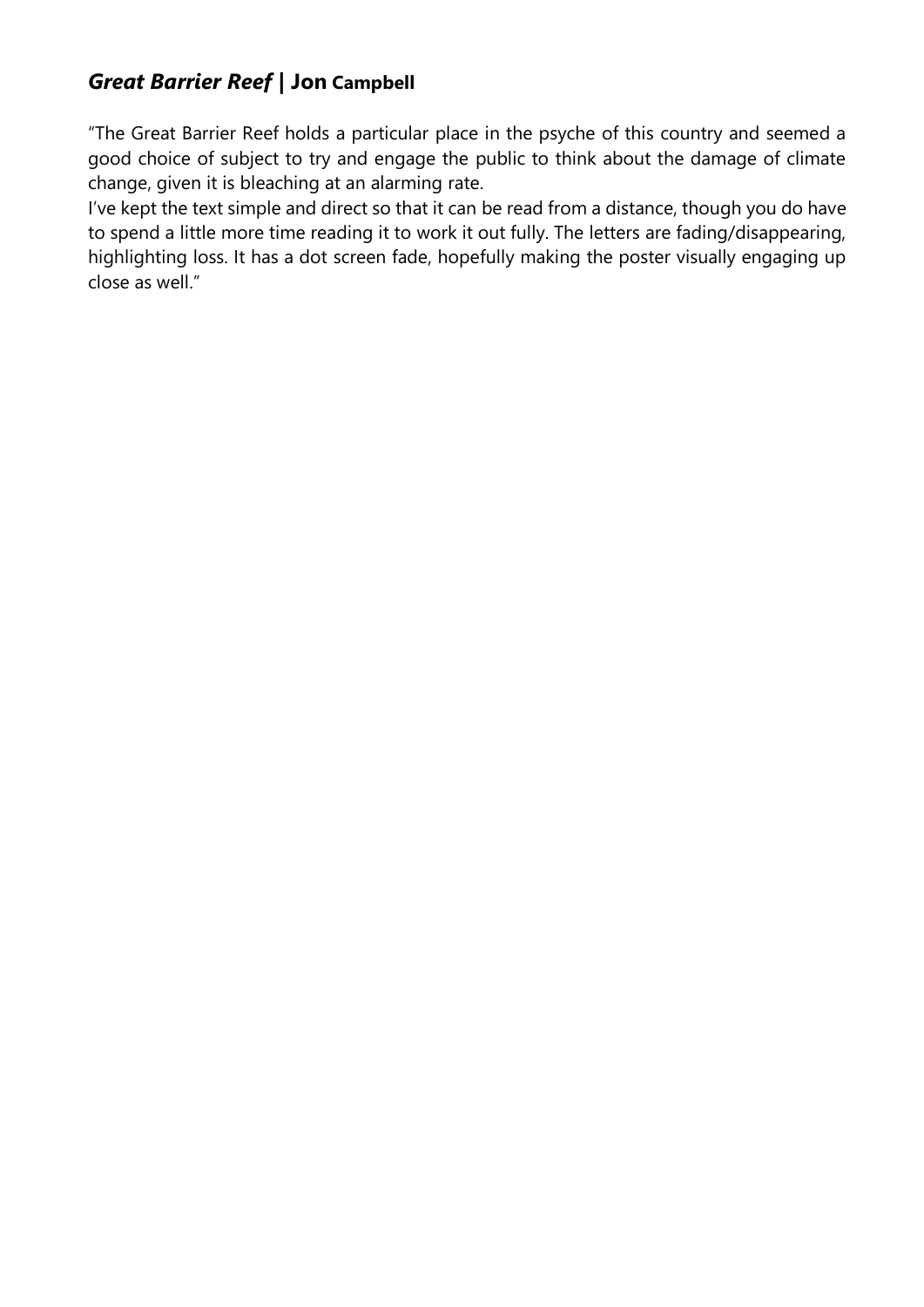# *The Future Is Not What It Used To Be |* **Angela Brennan**

"The evidence for rapid climate change is compelling: sea level rises, global temperature rises, warming oceans, shrinking ice sheets, ocean acidification, decreased snow cover, declining Artic sea ice, global retreat and extreme events. When you change the climate you change everything. The future is not what it used to be."

#### *Whatever Way the Wind Blows* **| Martin King**

"When you look up to, instead of looking down at nature you may find a direction for the way ahead. When you allow the wind to give you strength, you may reach your destination. Carry the world gently in your hands."

## *HazelShould* **| Gabrielle de Vietri & Will Foster**

"Hazelwood is Australia's most pressing issue with regards to climate change. At Melbourne's doorstep the most polluting power station in Australia - and the third most polluting in the world. Hazelwood contributes to three per cent of Australia's carbon emissions. In 2014 the open cut mine set fire, causing one of the worst environmental and public health disasters in Australian history. The plant and the methods it uses are archaic and dangerous, but surprisingly, not many people know about its existence. Maybe Hazelwood needs a face.

In order to have a credible climate change policy, Australia must replace coal-fired power stations, starting with Hazelwood, with clean, safe renewable energy."

Will Foster and Gabrielle de Vietri are co-directors of A Centre for Everything, a collaborative experiment in socially-engaged pedagogy. The project brings together people to learn, eat, create and agitate together.

# *Yield* **| Chris Bond**

"I've approached the work thinking about autonomy and self-sufficiency, getting into character as the invented Norwegian artist Tor Rasmussen to produce an image that speaks of the power of nature – of its potential to offer energy to those that can harness it, and the omnipotent threat of annihilation. As an artist I allow invented characters to take me down unlikely paths, living out scenarios like this one, tilting precariously above a light emitting hole in my backyard, gaining energy from below. Tor has been photographed leaning at the angle of a solar panel, hovering at an incline that gives him maximum yield. His is a lean into the void, one of risk and return. "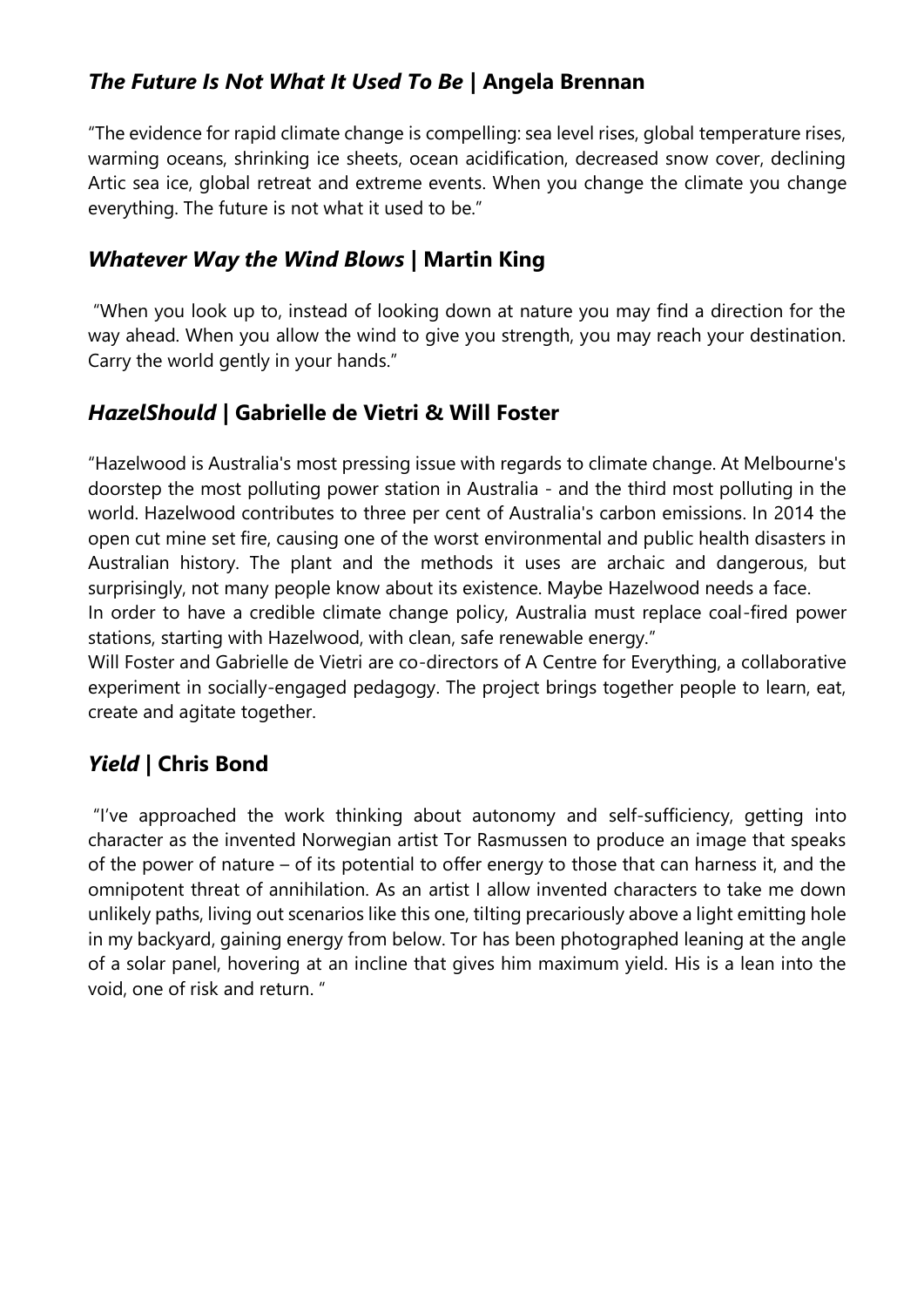### *The Southern Skies All a Swirl* **| Siri Hayes**

"In my practice I have a long fascination with observing and suggesting art historical references in everyday scenarios. In this work I was thinking about the invisible nature of wind and the swirling currents it twists and forms in the air. It made me think of Van Gogh's The Starry Night in which he painted swirling spirals around the stars. With this visual simile in mind I found an online wind map of the southern oceans with Toora in South Gippsland as fairly central in it. I took a screen grab of the map and superimposed it over an image of the wind farm at Toora I photographed earlier this year. The swirls of the wind map have an ominous presence in the work that perhaps alludes to the way in which humans have impacted upon weather patterns and climate change."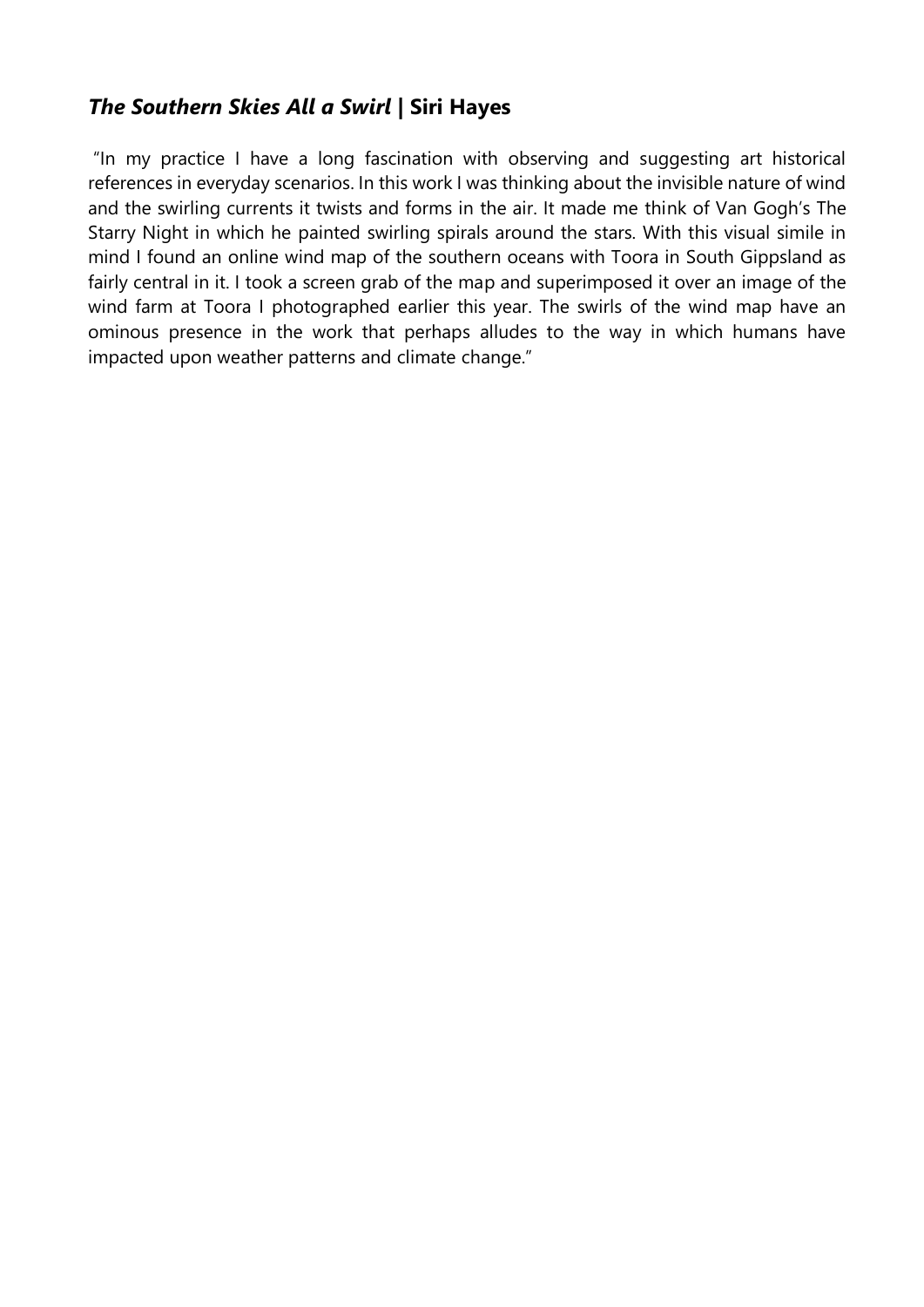### **CLIMARTE POSTER PROJECT II 2019 Artist Statements**

## **ART+CLIMATE=CHANGE 2019** *Festival Poster*

The logo represents data from the Australian Bureau of Meteorology for rainfall, wind speed, and maximum/minimum temperatures in Melbourne for the year ending October 2018.

### *The Ripple* **| Peter Waples-Crowe**

The Ripple reimagines a 19<sup>th</sup> century print into the climate debate of the contemporary. During unfolding colonisation, Aboriginal people were seen as savages. Our culture was recorded but often not heard. Is this still the same today, where our Indigenous knowledges could be useful to restore the land back to a time before the coming of the Europeans? *The ripple* reveals that we are part of the country and should be part of the debate on climate change. The stark whiteness of the poster reflects our position as a minority group, a small population. We are smothered by whiteness and the so-called progress that has got us to this point in time. *The ripple* also speaks about drought and the preciousness of water. When is our Indigenous knowledge, caring for Country and wisdom going to be respected? Or is it just history repeating itself. A ripple can turn into a wave of new ways of thinking.

### *A Just Transition* **| Sam Wallman**

In Australia in the 1970's, builders and labourers heeded the call of environmentalists, heritage activists and public housing residents, by stopping work on construction projects that would have damaging effects on local communities and ecosystems. 'Green Bans' were used as a tool for over four years. Forty-two projects, or \$18 billion worth of development was held in limbo until everyday people's demands were heard. This happened because workers make the wheels turn. As Gavin Stanbrook says, "workers could shut down coal, gas fracking, all those industries - *overnight".* The large format street poster comic *A Just Transition* puts forth the argument that everyday people can lead the charge in the fight against climate change and all its intersecting horrors, because crucially, we do all the work. The climate crisis presents itself today, and for a short while longer, as a tear in the fabric. We can rip that hole wide open and decide collectively what we want the world to look like on the other side.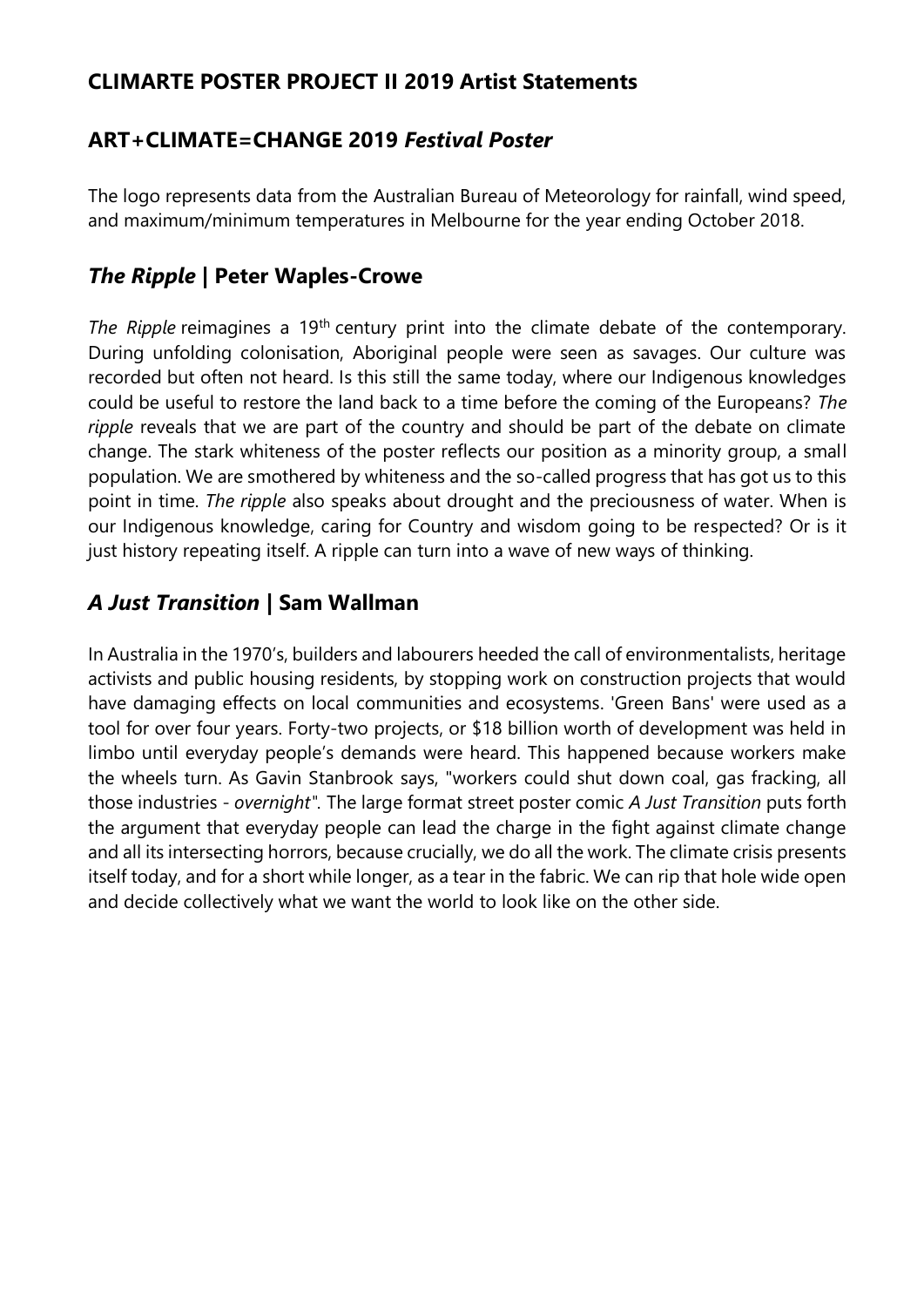# *Connected?* **| Julia Ciccarone**

The open-ended narratives that Julia Ciccarone creates in her work raise many questions, particularly regarding our relationship to the natural world. In *Connected?,* a figure, wrapped in a damp blanket, dials a number from within an iconic Australian phone booth, which is inexplicably situated on a beach. The atmosphere is at once too warm and too cool; a yellow hue pervades a world saturated with light, but the figure is wrapped in blankets, providing much needed comfort and warmth. The edges of this blanket are getting wet, heavy and uncomfortable.

There is a sense of urgency here, the call must be important, as the figure appears at risk: the tide moving in and lapping at their ankles.

Whom is this figure calling, and will they be heard?

*Connected?* points to both the past, and the future: a call is made from an out-dated telephone booth, but in a world where the rising sea has enveloped a locale that we assume was once safe, dry land. We wonder what action will be taken at this juncture.

# **The Coal Face (ScoMo) | Eugenia Lim**

*The Coal Face (ScoMo)* is an absurd yet timely portrait of a politician and a nation on the verge of political, ethical and environmental collapse. In February 2017, Scott Morrison, who was at the time Treasurer, brought a lump of coal into the House of Representatives: both a symbolic and physical manifestation of the Liberal government's love of the fossil fuels industry, of the colonisation of Country, and of catastrophic climate denial. This poster depicts a man 'at the coal face' who celebrates as the world burns, who laughs in the face of the apocalypse. Do we follow him into the flames or radically shift the way we live, now, and forever more?

### *Get There in a Canter* **| Clare McCracken**

Growing up in rural Australia, my family and I battled the invasive species introduced by settlers. Ferdinand Von Mueller's blackberries filled every gully with their prickly entanglement of deep green leaves; Thomas Austin's rabbits deforested swathes of land until all that was left was bulldust brown; and Jane Paterson's echium planagineum (Paterson's curse) blanketed kilometres of farm land in luminous purple. The devastating impact of invasive species on Australia's unique ecology could be described in a few shades of colour. *Get There in a Canter* reflects on how climate change is enacting a new devastation on the Australian landscape by once again reflecting on how it shifts the hues of our unique ecologies. In the last couple of years acres of coral has bleached, tens of thousands of ghostly fish have floated to the surface of stagnant rivers and the ground of rural Australia, backed by drought, has transformed from a pallet of golden browns, silvery greens and shimmering purples, to a whitish-grey scored by deep black cracks that suck thirsty kangaroos into the heart of the earth.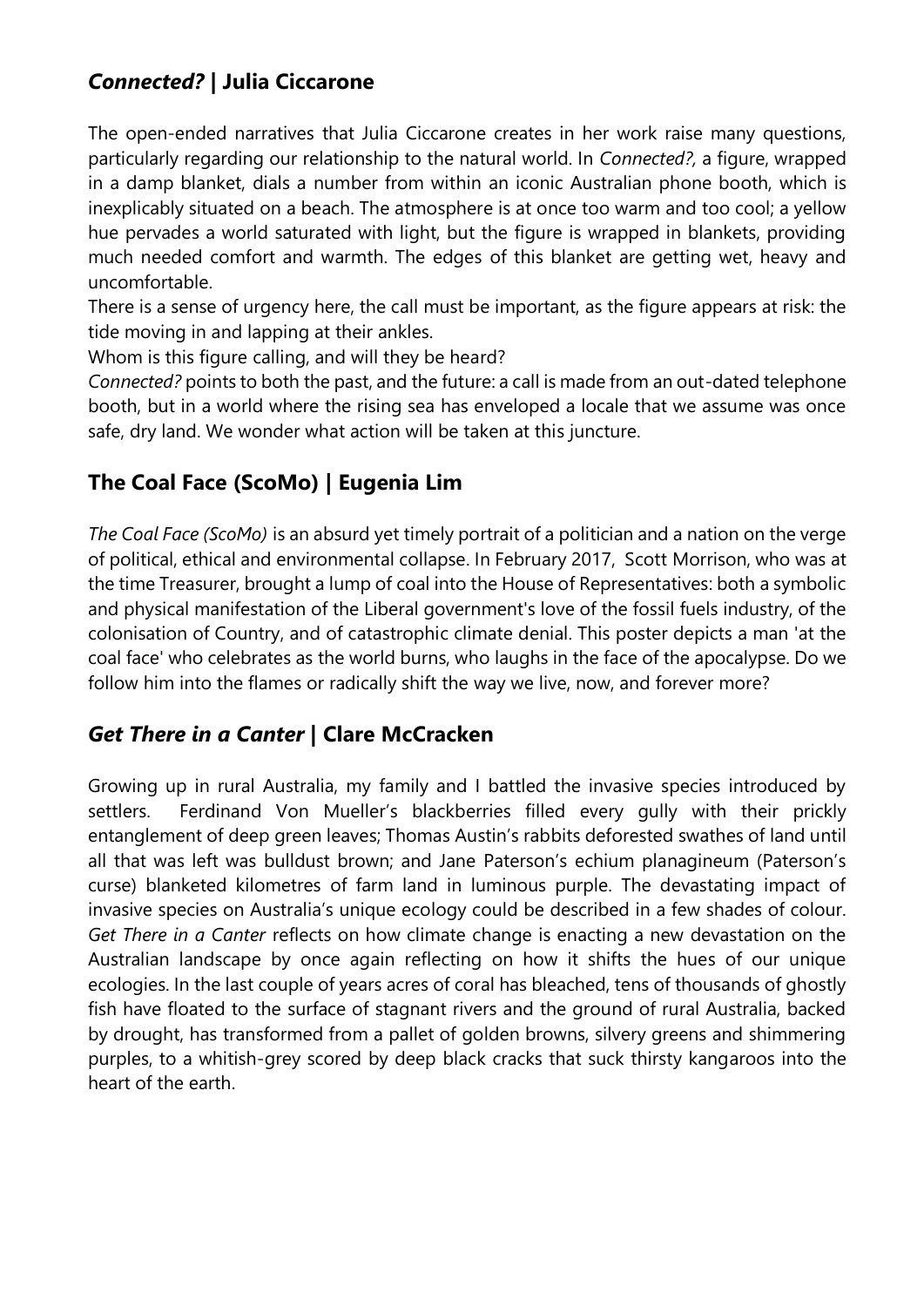# *Our Future* **| Amy Spiers**

*Our future...* presents translations in Woi Wurrung and Boon Wurrung languages of the statement: "Our future depends on respecting Country and Indigenous ways of being". It employs phrases in local Aboriginal languages to consider the rich knowledge and experience of ecological management and protection held by Aboriginal people. Conversely, it highlights many settlers' ongoing disregard of that knowledge.

For millennia, Indigenous people have cared for Country, and many argue that in order to combat the devastating ecological crisis we are now experiencing, the broader community needs to meaningfully engage with Indigenous practices of caring for Country.

However, when sited in public, the poster does not communicate its message to the majority of settler-readers in what becomes a performative manifestation of the dominant cultures' illiteracy of First Nations expertise. It is a warning that cannot be heeded. It demonstrates the huge shift necessary to recognise the importance of Indigenous knowledge in creating a safe, just future for all.

With deep thanks to the people of the Woi Wurrung and Boon Wurrung language groups of the eastern Kulin Nation, and the linguists and Elders who assisted this project. Additional thanks to designer Andrew Clapham.

### *Get Floaties* **| Salote Tawale**

*Get Floaties* explores the poster as a site of public advertisement. In the urban cityscape, passers-by move past hundreds of images catching glimpses of the world in front of them. What will they read from this combination of resigned humour and quiet panic?

The image of a semi-submerged person could depict an ordinary idyllic swimming scene, but the camera angle and bubbles rising from the clothed body suggest haste, unpreparedness.

The asterix that leads to the fine print reveals the terms and conditions of this short-term solution: sea leaves are rising and this poster is about our climate future.

# *SPECTRE* **| Dean Cross**

There is almost nothing that can assuage the deep rumbling that rolls around the recesses of the mind reminding us that our time is almost up. Eco-anxiety is all consuming.

This spectre casts a long shadow. I recall that Sam Cooke song, the one where he tells us he was born by a river. I wonder whether that river is now bone dry or causing havoc in a recordbreaking flood. Either seems, probable. Like Sam Cooke, we too know that a change is gonna come.

Inevitability is terrifying and adaptability paramount.

My ancestors adapted – even in the face of great change. They would have loved that Sam Cooke song.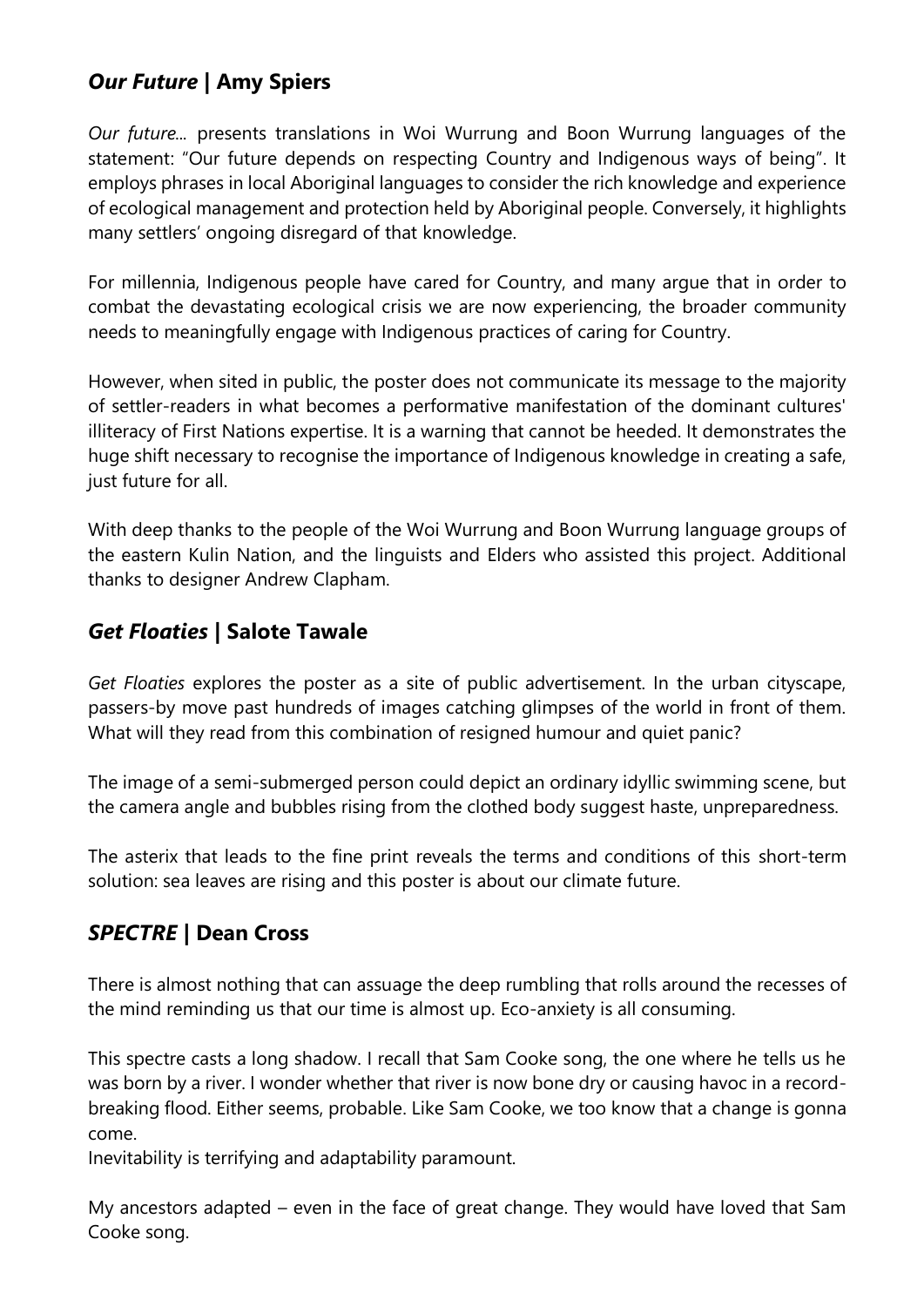# *2030 Survival Guide (Tip #19): Field Dressing* **| Jen Rae Illustration by Indie Ladan**

*2030 SURVIVAL GUIDE (TIP #19): FIELD DRESSING* is a visual double entendre and a provocation to consider a future impacted by climate change from a disaster preparedness perspective. The illustration provides basic instructions on how to field dress a rabbit in case of food scarcity. It also brings to the fore questions around the abdication of climate action and responsibility by the global elite; altruism and population control; and, international food security. The most rigorous scientific report published in human history states we only have 11 years to curb run-away climate change and collapse. Some are preparing for the worst better than others in the game of 'survival of the richest'. For instance, billionaires are investing in prime farmland globally; 'doomsday bunkers' are now hot real estate for rich 'preppers'; and, most apocalyptic survival guides are written by and for middle-class, often middle-aged, white men. In Australia, this same demographic is respectively 10% of the population, yet they hold over 70% of seats in politics and leadership across the corporate, academic, media and judiciary sectors. What does that mean for commoners? Disasters heighten disadvantage. By the time the elite take action, it might be too late for most commoners. Hence, why the stakes are extremely high this hunting election season.

# *No Future* **| Kelly Doley**

Echoing the infamous Sex Pistols song, this work references the text 'No Future: Queer Theory and the Death Drive' by theorist Lee Edelman where he proposes queerness as a willingness to embrace a refusal of the social and political order, in particular reproduction. When placed within the context of an environmental poster, 'No Future' becomes a deliberately pessimistic and negative call to action – there will literally be no future if extreme climate change and weather events continue, as evidenced by the recent Northern Murray-Darling Basin 'fish kill' incident.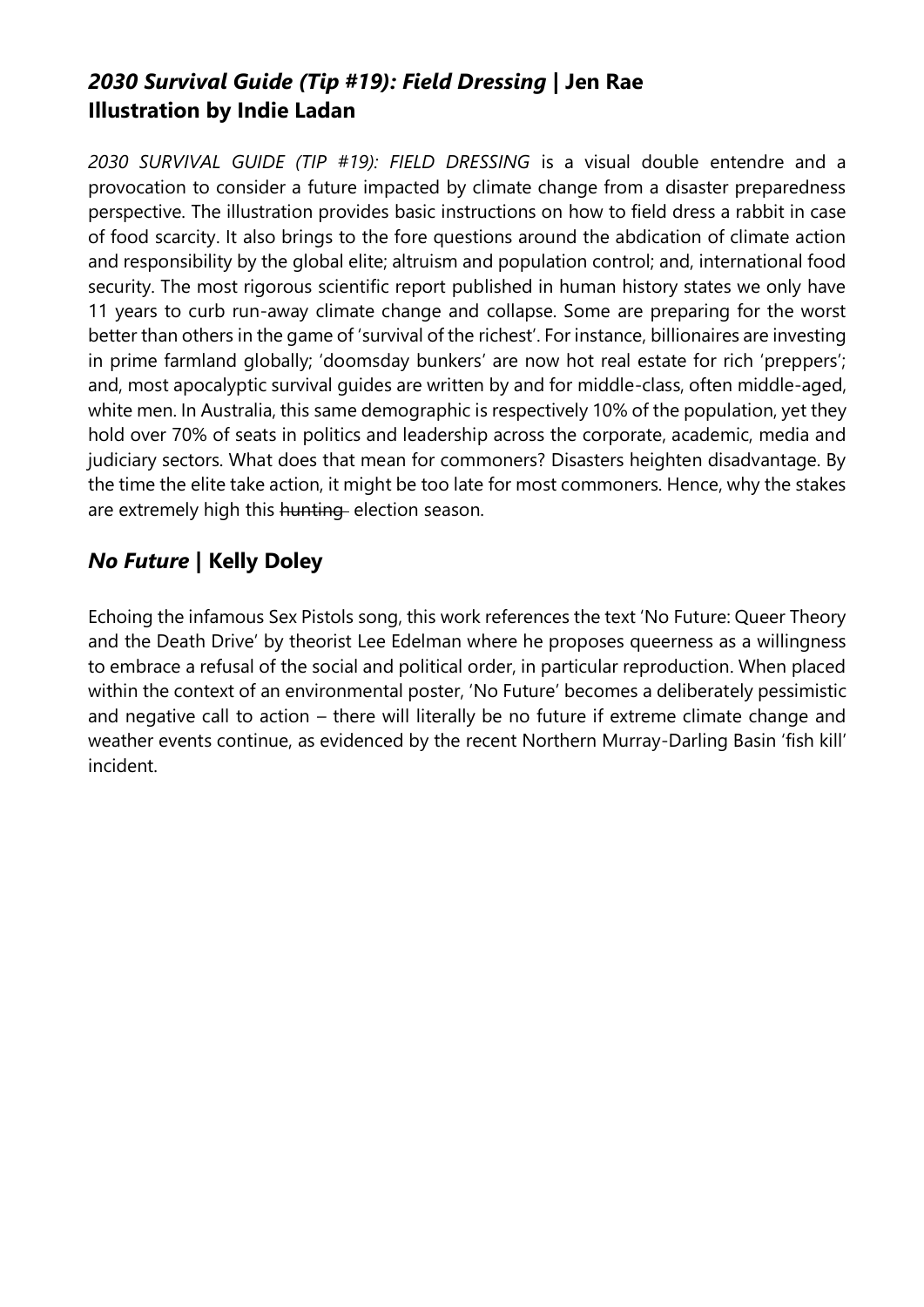#### **CLIMARTE POSTER PROJECT III:** *A CALL TO ART* **2021/22 Artist Statements**

### *White Faced Dead Mangrove Heron* **| Laura Wills**

In 2020, ten hectares of mangroves died along with 35 hectares of salt marsh in the St Kilda region just North of Adelaide. This drawing is a response the heartache I feel when thinking about the death of such a world significant area. Mangroves are one of the best producers and protectors of coastal areas. This area is the resting and breeding ground for migratory birds and provides countless nurseries and habitat for numerous sea life. White Faced Dead Mangrove Heron depicts an endemic bird from this region drawn into a photograph of the area. The photograph shows the dying mangroves and wetlands with many dead plants and trees. The St Kilda Mangroves Alliance has formed to ensure best practice for their remediation in this globally significant area. [https://www.savestkildamangroves.com/home.](https://www.savestkildamangroves.com/home)

## *Masked Galah* **| Tai Snaith**

This work was made as part of a series of collaged watercolour works I made of birds wearing masks, others in the series included a Black Cockatoo and a Rainbow Lorikeet. It was actually before the pandemic hit and masks became a way of life, way back during the Black Summer fires, where people had to get used to the inconvenience of wearing a mask during any outdoor activity because the air was full of smoke for so long. The work presents us with the obviously absurd anthropomorphist idea of an animal wearing a human mask, which at once kind of looks like a beak, but also helps us to feel empathy for all creatures suffering the effects of Climate Change, not just us. I couldn't help thinking 'If we can't breathe with all this smoke, imagine how the birds are feeling?' My ongoing kids picture book work depicts many different species of animals and aims to create a greater awareness of the duty of care we have to protect habitats in order to ensure the survival of these creatures we share the planet with.

### *The Canary in the Coal Mine* **| Studio 29B – Anthea Boesenberg, Anna Russell and Rhonda Nelson**

For most of the 20th century miners used canaries to detect the presence of gases like carbon monoxide and methane in coal mines. Canaries' rapid breathing and high metabolic rate, make them more sensitive to toxic gases than humans. Their illness or death signalled to miners that urgent action was necessary to save lives. Today we have sophisticated measures of atmospheric and environmental decline which are being ignored because action is politically inconvenient and a threat to vested interests. The cage, with its sad cargo of a dead canary, speaks of the urgency with which we need to act on climate change. The cage suggests the trap we are creating for ourselves by continuing business as usual. Our caged canary is in a circle of light, surrounded by coal. The text is an affectionate nod to the epitaph of comedian and environmental supporter, Spike Milligan.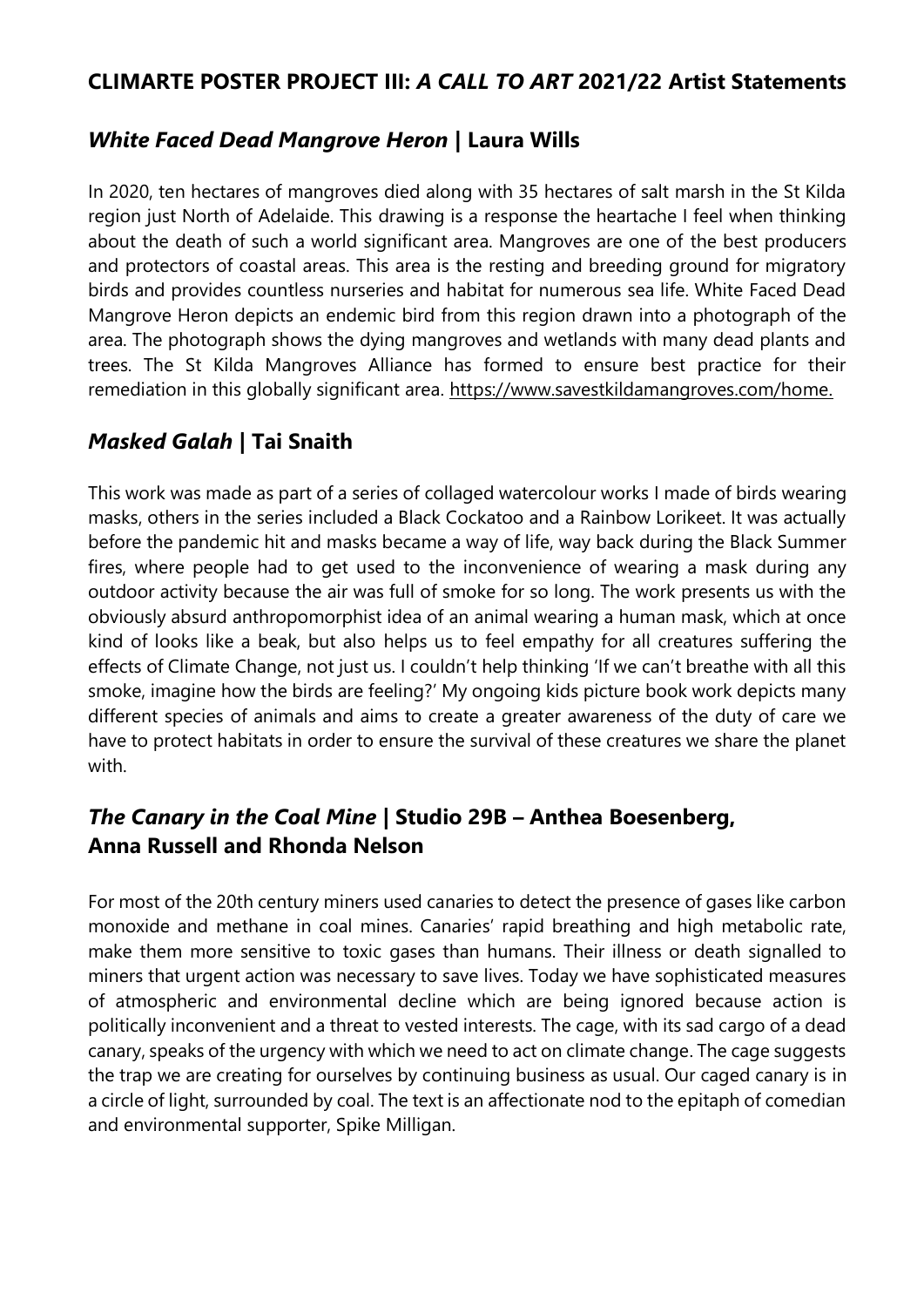# *Tick Tock* **| Simon Welsh**

Tick Tock is a reminder to us all that we losing time when it comes to making real change. It's a blend of infrastructure, carbon emissions, the urban landscape and our protagonist. She is being led blindly; the outcome for her future is unclear. She has no direction; she balances on unstable legs, burdened with the future problems of indecisiveness and inaction.

### *Australia's Offering to the Pacific, 2050* **| Autumn Tansey**

Australia's suburban plug; the one that is displaced and forgotten, at the back of the kitchen cupboard, or in a container of broken pegs next to the laundry sink. This humble plug, as ready-made as it be, is dried and cracked in the heat of the expanding desert sun and no longer stops the water. But it can, still, slow it down for a time. Addressing Australia's international obligations, this poster seeks to highlight the direct correlation between our actions now, and their projected impact in the years to come. Plug, cracks, ship-wrecked boat, asylum seekers, endless beach, drought, quick fix, use-less object, broken, scant solutions, 2020-2030-2050, propaganda, weak gesture, future present, too late. The shrivelled plug; a devastating reminder of the consequences of our inaction unified in a single inadequate object. This is Australia's Offering to the Pacific, in 2050.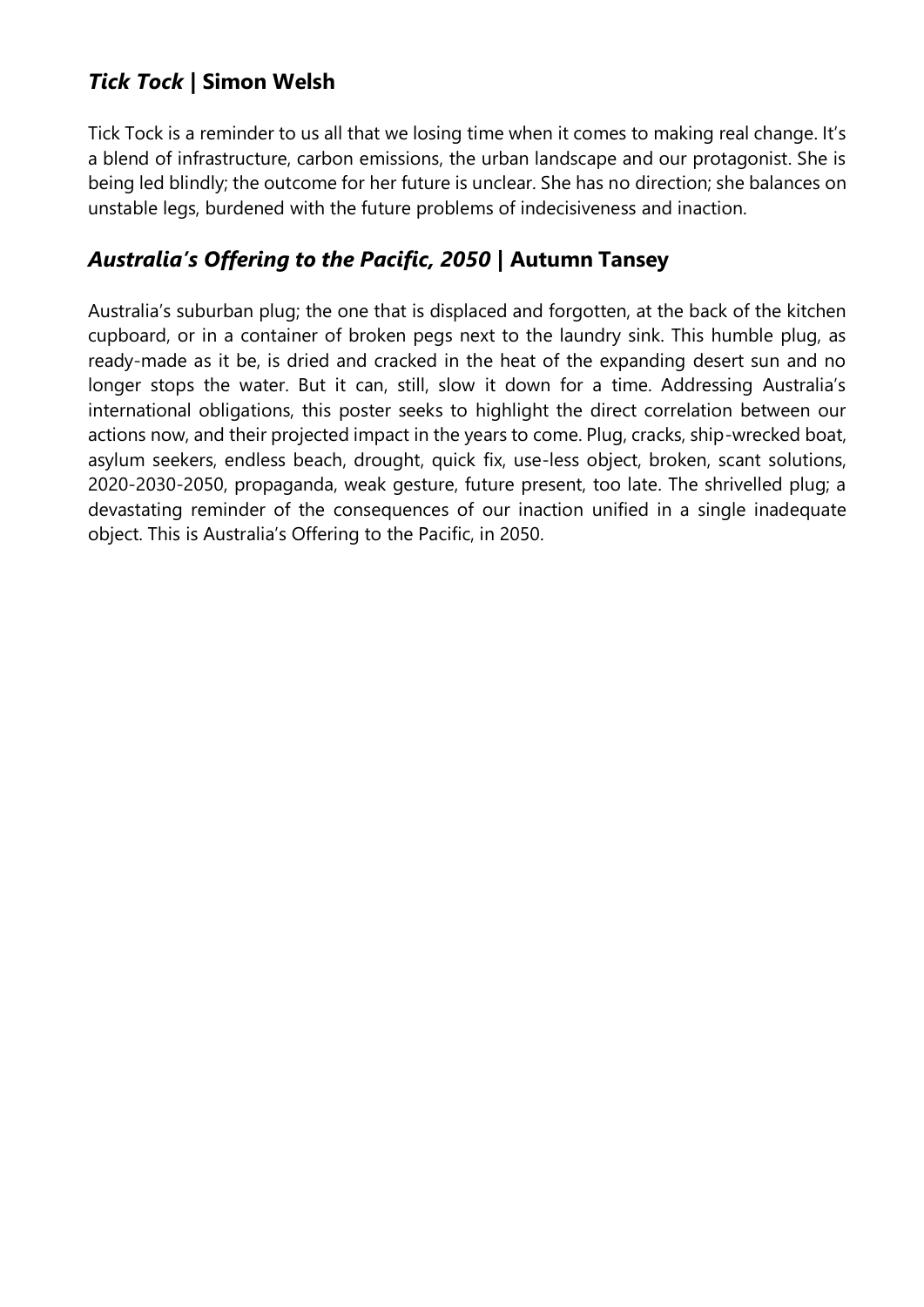# *Hot Air* **| Judy Kuo**

Climate catastrophe is real and upon us, yet our Prime Minister's empty catchphrases and quips show just how out of touch our nation's leader is to the struggles experienced by those on the frontline of climate change. This piece features real quotes from our Prime Minister on climate action and social issues. His words are in direct relation to the rising sea levels and extreme temperatures that frontline communities endure as a result. The orange and black of this work is a reference to the 2019-20 bushfires, during which the Prime Minister made several of the remarks featured. Australians reeled against his lack of leadership and seriousness, while the nation was incandescent with rage. It was during this time images of an unnaturally orange sky were circulated, and the photo of the Mallacoota mother and son fleeing the bushfire by boat shocked us all. In many ways, "everyday Australians" enjoyed protection from the worst effects of climate change, but that summer we caught a glimpse of what it might look like to flee catastrophe in our own home. Yet our own Prime Minister proudly claims to have 'stopped the boats'. What happens when we are the ones on the boats? What happens when we realise the flight of refugees is also attributable to the same colonial violence behind climate change? And that that violence sometimes looks as hollow as it is devastating? And what of our Pacific neighbours who are already facing the disappearance of their homes? And First Nations communities in Australia dislocated from their own Country because colonisation has made it inhabitable? Hot air might be just that, but the consequences of inaction are severe and life-threatening.

## *A Lot at Steak* **| Gustavo Morales (he/him) Kattattak Studio**

Beef production is responsible for 41% of deforestation, and if cattle were a country they would be the third largest emitter of greenhouse gases. Questioning meat-centric diets is an essential step in face of the climate emergency. Sources: Our World in Data 2021, Project Drawdown 2021

### *Make the Yarra Swimmable* **| Sam Wallman**

Large sections of the Birrarung, or Yarra river, were formed by ancient lava flows from a volcano in the northeast of Victoria - today's waterway tracing the course of where the lava flow stopped. It has been a life force for people here for tens of thousands of years, serving the function of a vital vein or artery. But somehow it is maligned and dismissed by many of the people that live in this city. We are alienated from the environment by the double helix of settler colonialism and capitalism, and subsequently most people perceive the river as a twodimensional, polluted, no-go-zone. Comedian Norman Gunston joked once that the river was so polluted that you could catch a bream already wrapped in newspaper. It's not quite as dirty as it once was - but it still doesn't receive the respect it deserves. This might also be in part because the river presents itself as dirtier than it is - it looks cloudy, because of fine silt and clay soils that float toward the surface, which is why some people call it "the upside down river". But the river gets healthier each year as we attempt to clean up our act, as communities click together to protect the ecosystems that the river represents.